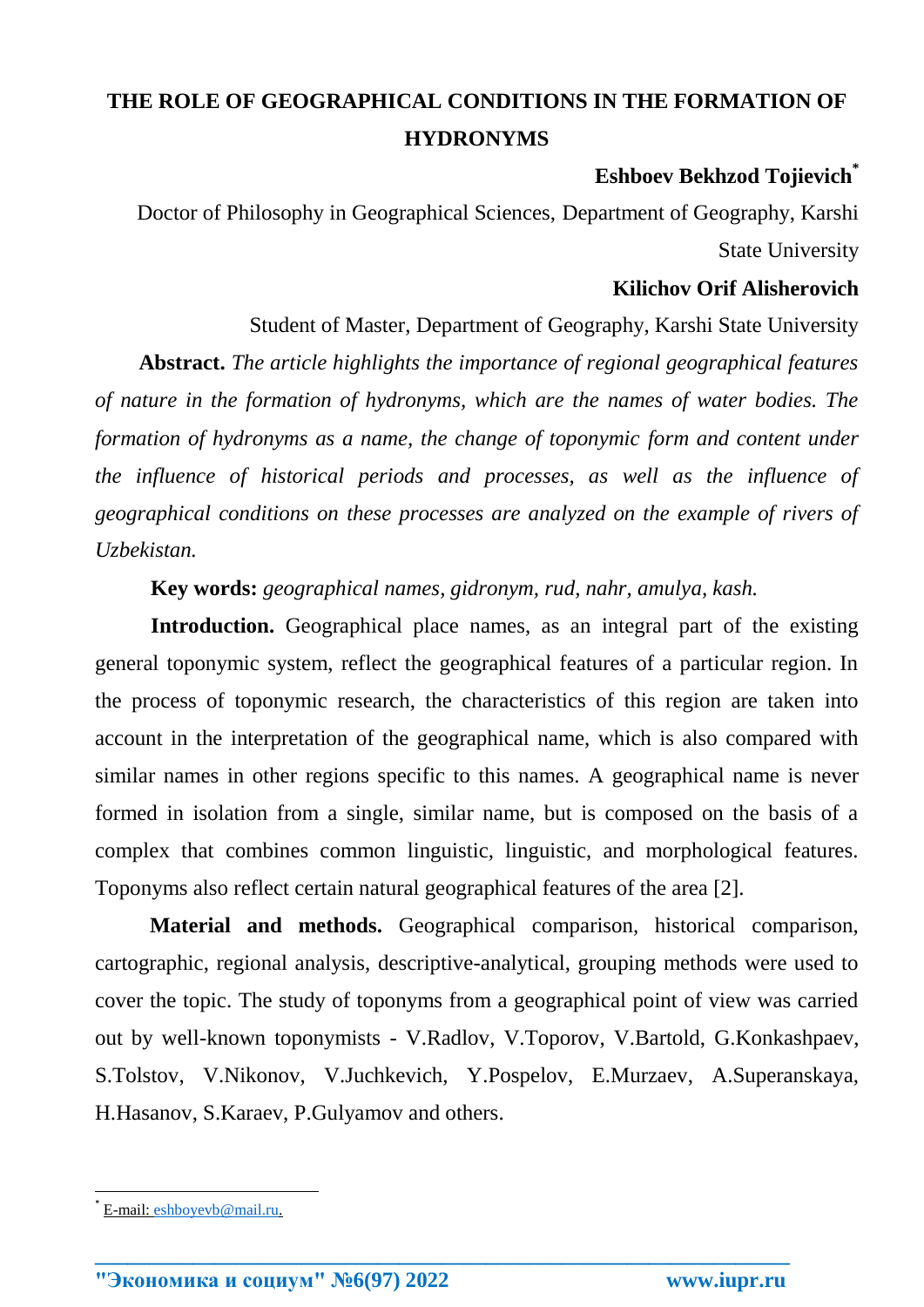**The main results and their discussion.** From ancient times the people have used different names for the area where they live and other geographical objects. Such terms were initially simplistic and were later complicated by the development of new lands, especially as the population increased and the number of administrativeterritorial units increased. If we look at the place names in our country, we see that many geographical objects are called by the same name, that is, some toponyms have moved from one geographical object to another. It is known that in any of my toponyms there is a certain meaning, they are the product of a certain historical period, and their study, protection, preservation, correct interpretation, geographical study is relevant. The names of all water bodies are called hydronyms. Hydronyms (ocean, sea, lake, stream, well) study the origin of objects, the laws of naming. No matter how many and varied the geographical objects, the study and analysis of the changes taking place in them is, of course, based on the identification and study of place names, which are the creative product of the people. Geographical names are a feature of a place, a historical event associated with it. Hydronyms, especially the names of large water bodies, played an important role in the socio-political and cultural life of the people, as a practical proof of the popular saying "names are born", which led to the creation of other types of toponyms. [6; 20-p.].

People began to live in black and white, naming the surrounding lands, rivers, lakes, mountains and hills, meadows and pastures by certain names. According to experts, the first toponyms were formed as simple names that do not differ from ordinary cognate horses. Primitive geographical names have not survived to the present day.

Geographical names carry not only addresses, but also a lot of information historical, geographical, linguistic information. Every geographical name has a meaning, it is not a meaningless name. But many place names have lost their meaning and are no longer understood by modern people [5].

As toponymy studies the geographical names of cities, villages, rivers, lakes, and mountains, as well as their origins and history, the science provides rich linguistic material for both linguists and historians. Geographical names, that is, toponyms, are

**\_\_\_\_\_\_\_\_\_\_\_\_\_\_\_\_\_\_\_\_\_\_\_\_\_\_\_\_\_\_\_\_\_\_\_\_\_\_\_\_\_\_\_\_\_\_\_\_\_\_\_\_\_\_\_\_\_\_\_\_\_\_\_\_**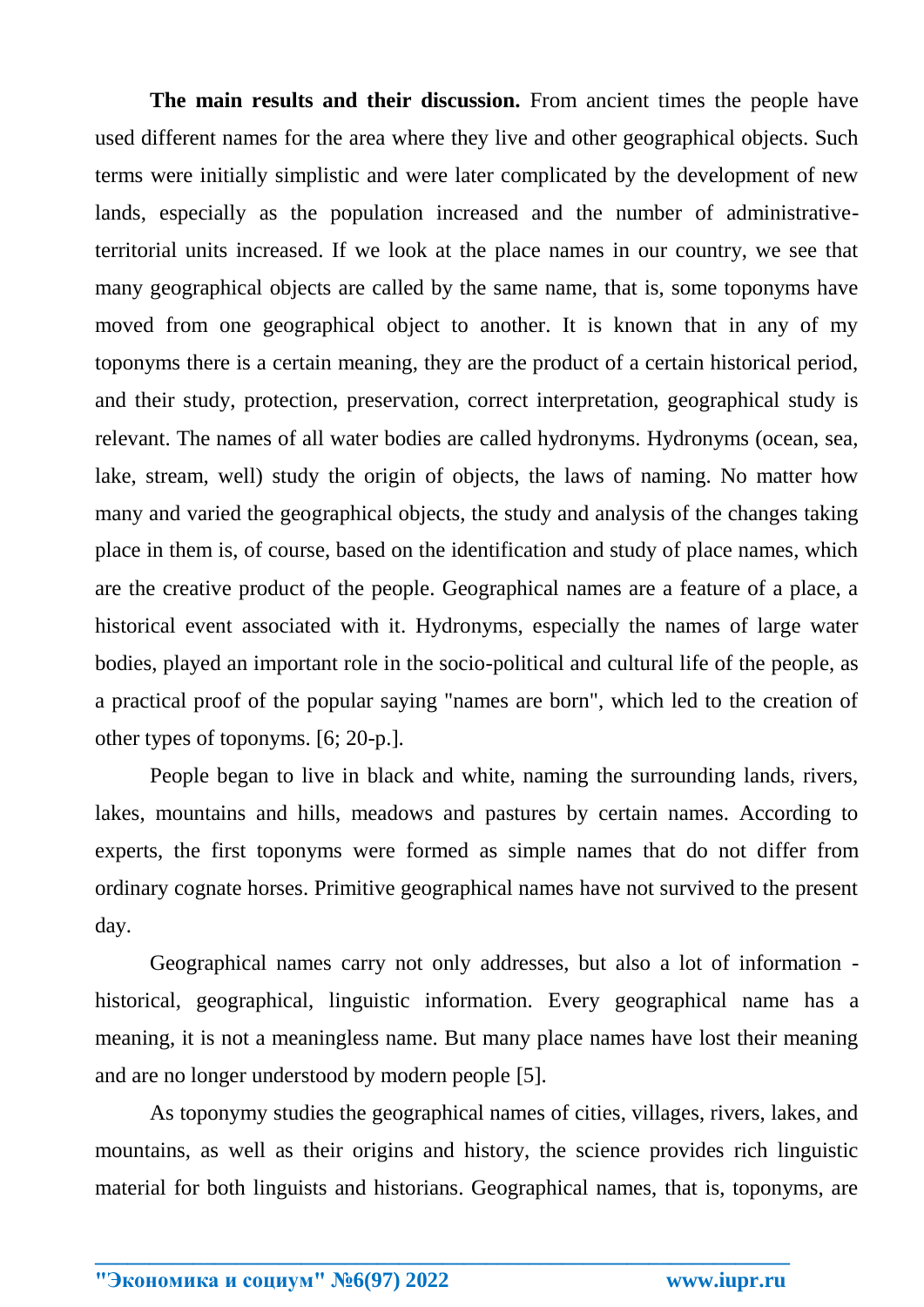part of the language dictionary and are subject to the laws of language. Of course, the word must be studied in linguistics.

So toponymy is part of the science of onomastics, which studies famous horses, and is part of the science of linguistics. Geographical names, on the other hand, reflect the nature of a country or country as an important element of the map. From this point of view, toponymy can be included in the list of geographical sciences.

It should be noted that despite the fact that some ancient place names in Uzbekistan - toponyms have lost their meaning for various reasons, most of the geographical terms are derived from the characteristics of this geographical object. For example, the naming of water bodies (rivers, lakes, streams, springs, wells, canals, ditches, etc.) is related to such aspects as the color, taste, temperature, changes in water regime, The names of administrative-territorial units (provinces, cities, districts, villages, auls) are derived from their historical, ethnographic, geographical location, economic characteristics. All the place names we use today are man-made.

The names clearly expressed important aspects of the nature of a place. Therefore, many names reflect the natural conditions of the place, geographical location, relief, type of geographical object, climate, a specific feature of the landscape. In this regard, toponyms are also important for the geographical sciences [2].

Smaller rivers are called streams, and smaller streams are called streams. Water that joins a river or stream is called a stream, and a stream or stream that joins a river or stream is called a network. A large hand-dug waterway is called a *canal* or *anhor* (a *arna* in Khorezm), and a small artificial waterway is called *arik*, *rud* (*rod*).

Each of these words is found in a number of hydronyms in the territory of the republic. For example, the term nahr took the form of *nar* or *nor* [1]. Names are also needed to describe the geographical location of objects, their natural and socioeconomic life, and other geographical concepts. In the past, toponyms were first studied by geographers and historians. Some parts of the oceans are called seas. Depths of water on land are called lakes. Larger lakes are sometimes called seas (Caspian Sea, Aral Sea). Whites can be divided into several types depending on their size. Large streams formed from groundwater and surface water are called rivers. The largest rivers

**\_\_\_\_\_\_\_\_\_\_\_\_\_\_\_\_\_\_\_\_\_\_\_\_\_\_\_\_\_\_\_\_\_\_\_\_\_\_\_\_\_\_\_\_\_\_\_\_\_\_\_\_\_\_\_\_\_\_\_\_\_\_\_\_**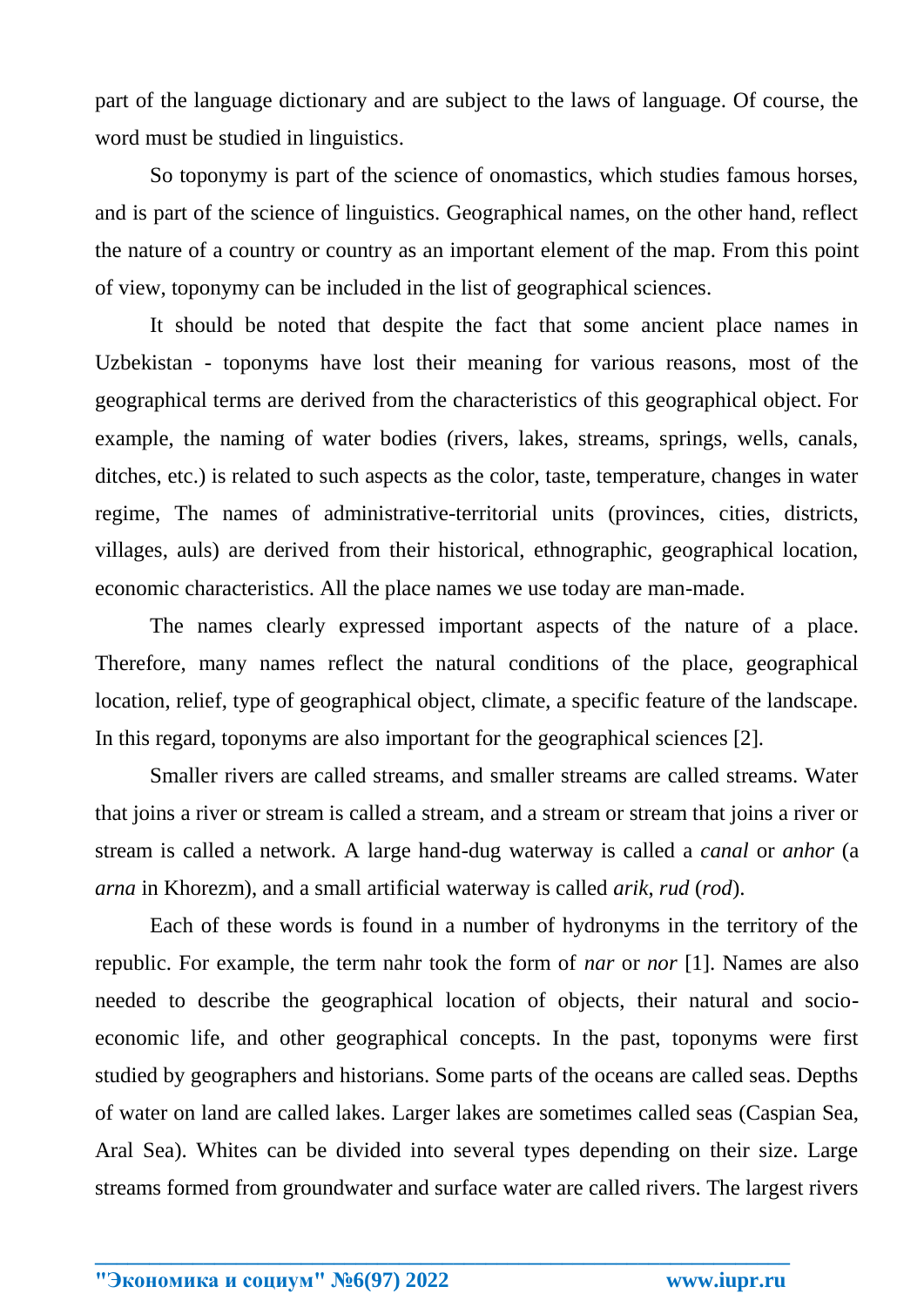in the world are the Amazon in South America, the Mississippi in North America, the Yangtze in China, the Ob, the Yenisei, the Volga in Russia, the Amudarya and the Syrdarya in Central Asia.

The Narpay canal, which originates from the Zarafshan River in present-day Samarkand Province, was called Nahri Fay in the Middle Ages and a canal that draws water from it slightly higher is now called Payarik, the Uzbek form of the Nahri Fay hydronym. In the Andijan region, the Ulugnor canal, which receives water from the Shaxrixansay, is originally the Great River. Toponymists consider hydronyms to be the most ancient toponyms. In fact, it is. For example, the ancient names of the Amudarya and Syrdarya can compete with the age of any monument.

The largest river in Central Asia, the Amudarya, was called Araks in the works of the ancient Greek historian Herodotus (V century BC), and later (I century BC, in the I century AD) in the works of later Greek historians as Ox (or Oxos). Scholars believe that this Oks (sometimes Oksos) is the ) the ancient turkic name of the Amudarya is Oguz, which means "river".

In the Avesta and some historical sources, the ancient names of the Amudarya are Arang, Raha, Ranha, Aranha. The Arabs called it "Jayhun" (river). It is believed that Jaihun was named after the Jewish holy book, the Torah. The current name of the Amudarya is said to be derived from the medieval city of Omul (Omuy, Omuyya). The city may be named after a river [4].

Zarafshan "Dice-scattering" river. The river is so named because of the presence of gold particles in the sand in the riverbed. But the name of the river Zarafshan appeared in the following centuries. In the works of Greek historians before BC, Politimet was called Obi Kohak-Kohaksuvi in the Middle Ages. [3].

The Kashkadarya hydronym proves that the names of large water bodies are ancient. No matter how many speculations have been made about the origin of the name of this river, the etymology of the hydronym cannot be determined correctly. The word Qashqa has many meanings. Academician According to V.V.Barthold, Kashkadarya is the result of a phonetic change in the name of the city of Kesh (Shahrisabz). The name Kesh was originally Kash because the city's epithet was Kashi-

**\_\_\_\_\_\_\_\_\_\_\_\_\_\_\_\_\_\_\_\_\_\_\_\_\_\_\_\_\_\_\_\_\_\_\_\_\_\_\_\_\_\_\_\_\_\_\_\_\_\_\_\_\_\_\_\_\_\_\_\_\_\_\_\_**